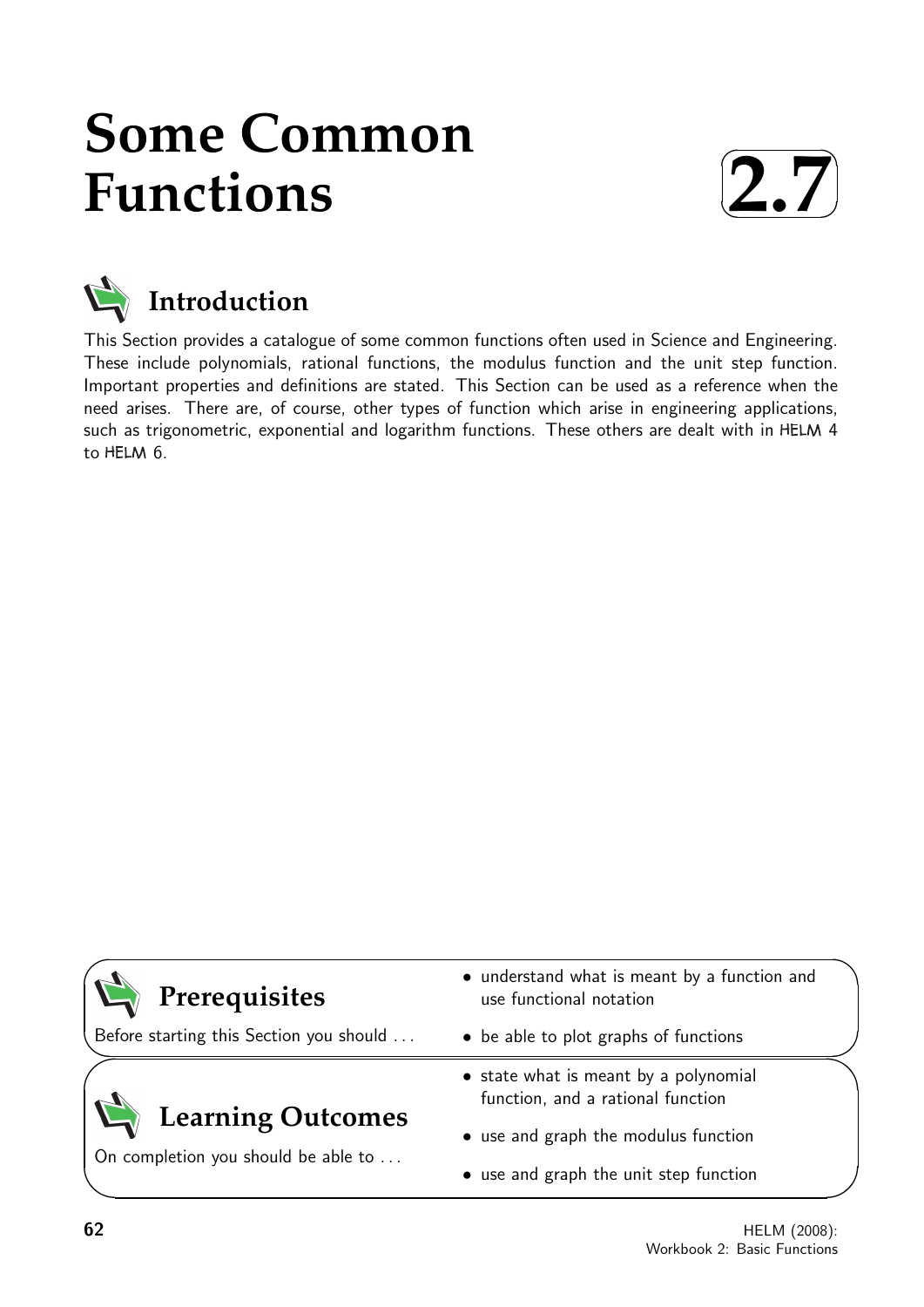

# **1. Polynomial functions**

A very important type of function is the **polynomial**. Polynomial functions are made up of multiples of non-negative whole number powers of a variable, such as  $3x^2,\ -7x^3$  and so on. You are already familiar with many such functions. Other examples include:

 $P_0(t) = 6$  $P_1(t) = 3t + 9$  (The linear function you have already met).  $P_2(x) = 3x^2 - x + 2$  $P_4(z) = 7z^4 + z^2 - 1$ 

where  $t$ ,  $x$  and  $z$  are independent variables.

Note that fractional and negative powers of the independent variable are not allowed so that  $f(x) =$  $x^{-1}$  and  $g(x)=x^{3/2}$  are not polynomials. The function  $P_0(t)=6$  is a polynomial - we can regard it as  $6t^0$ .

By convention a polynomial is written with the powers either increasing or decreasing. For example the polynomial

 $3x + 9x^2 - x^3 + 2$ 

would be written as

 $-x^3+9x$  $x^2 + 3x + 2$  or  $2 + 3x + 9x^2 - x^3$ 

In general we have the following definition:



The **degree** of a polynomial or polynomial function is the value of the highest power. Referring to the examples listed above, polynomial  $P_2$  has degree 2, because the term with the highest power is  $3x^2,\;P_4$  has degree 4,  $P_1$  has degree  $1$  and  $P_0$  has degree 0. Polynomials with low degrees have special names given in Table 5.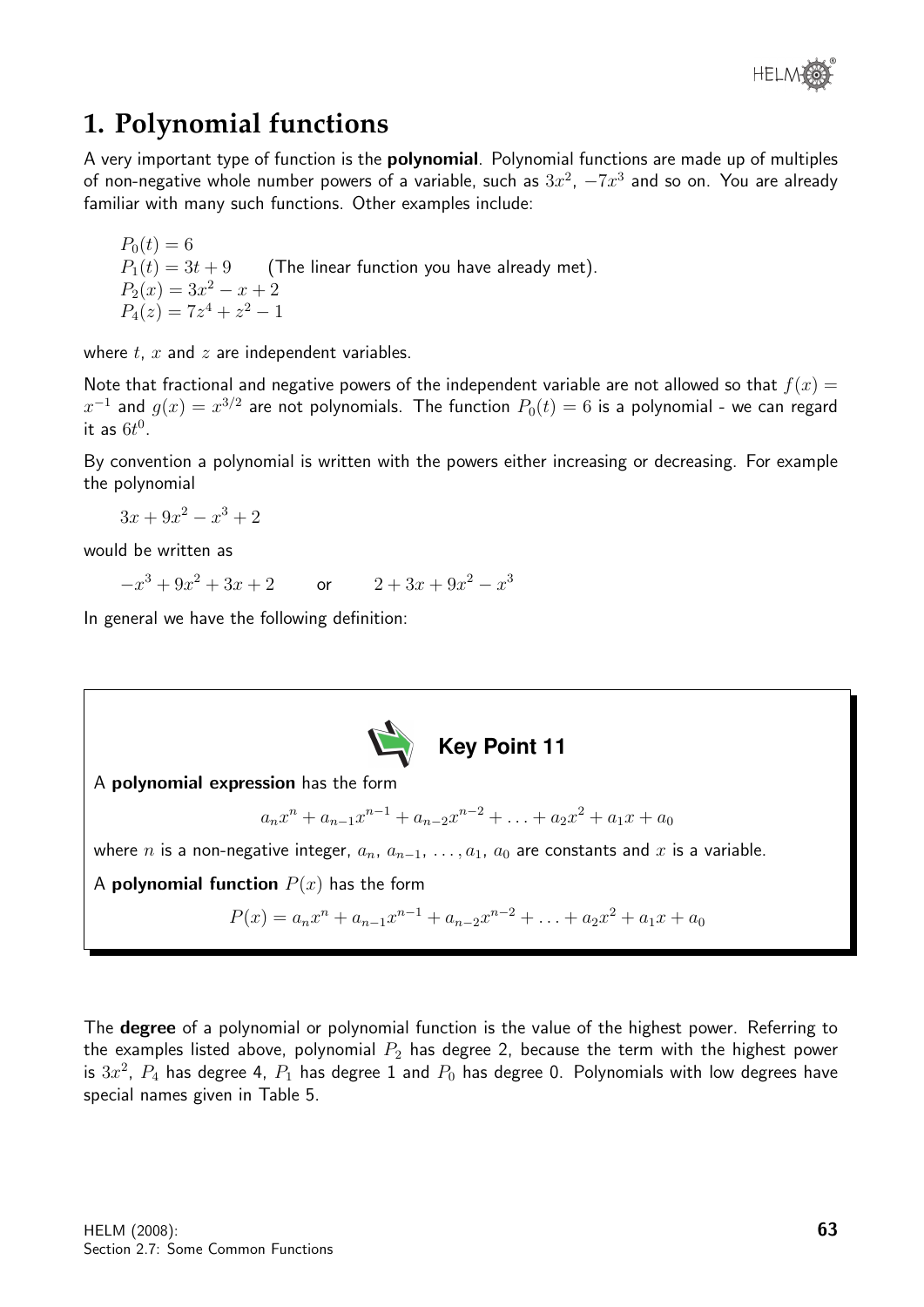| āble |  |
|------|--|
|------|--|

|                               | degree name   |           |
|-------------------------------|---------------|-----------|
| a.                            |               | constant  |
| $ax + b$                      |               | linear    |
| $ax^2 + bx + c$               | $\mathcal{P}$ | quadratic |
| $ax^3+bx^2+cx+d$              | 3             | cubic     |
| $ax^4 + bx^3 + cx^2 + dx + e$ |               | quartic   |

Typical graphs of some polynomial functions are shown in Figure 30. In particular, observe that the graphs of the linear polynomials,  $P_1$  and  $Q_2$  are straight lines.



Figure 30: Graphs of some typical linear, quadratic and cubic polynomials



Which of the polynomial graphs in Figure 30 are odd and which are even? Are any periodic ?

#### Your solution

#### Answer

 $P_2$  is even.  $P_3$  is odd. None are periodic.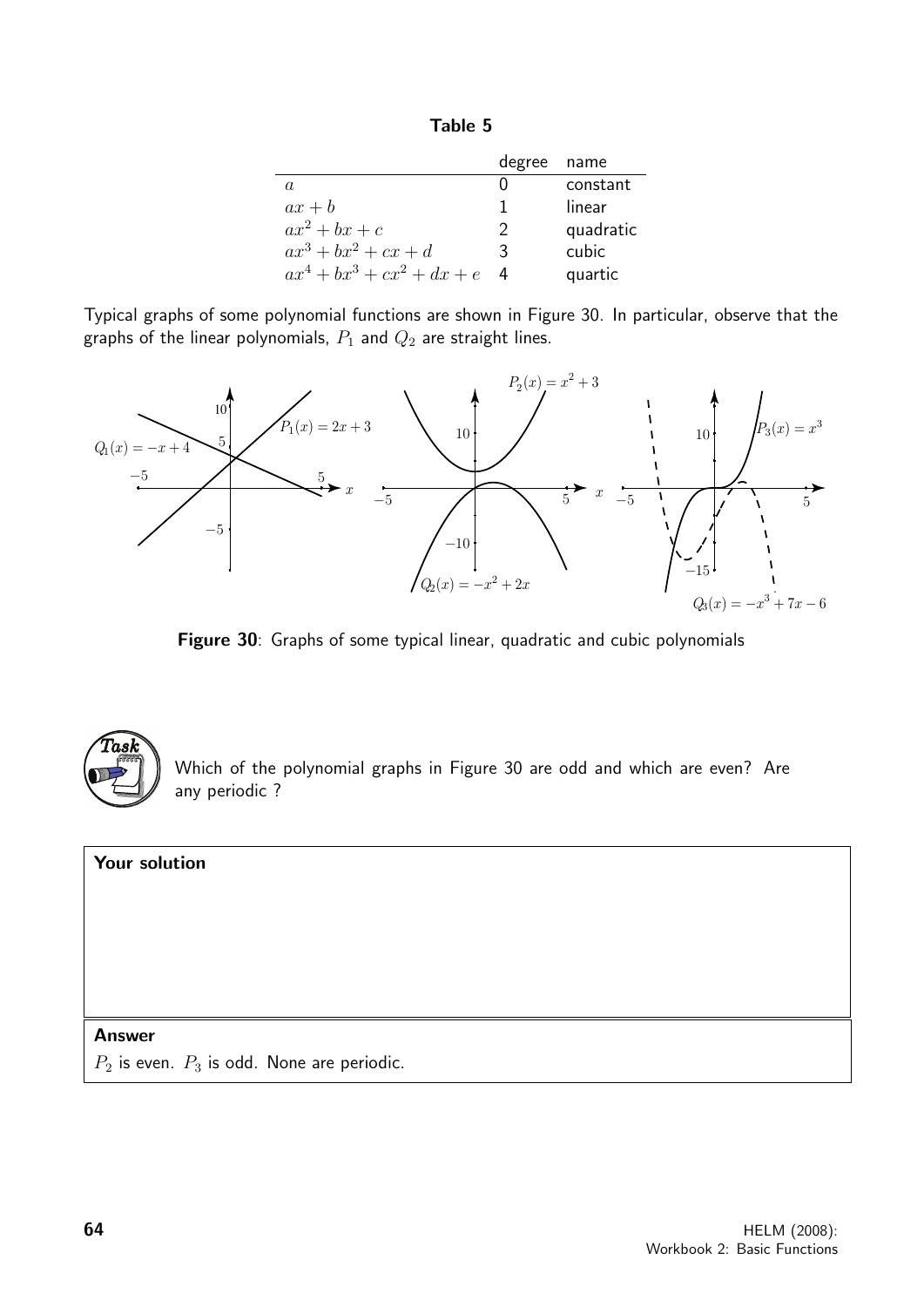



State which of the following are polynomial functions. For those that are, state the degree and name.

(a) 
$$
f(x) = 6x^2 + 7x^3 - 2x^4
$$
 (b)  $f(t) = t^3 - 3t^2 + 7$   
(c)  $g(x) = \frac{1}{x^2} + \frac{3}{x}$  (d)  $f(x) = 16$  (e)  $g(x) = \frac{1}{6}$ 

Your solution

Answer

(a) polynomial of degree 4 (quartic), (b) polynomial of degree 3 (cubic), (c) not a polynomial,

(d) polynomial of degree 0 (constant), (e) polynomial of degree 0 (constant)

#### **Exercises**

- 1. Write down a polynomial of degree 3 with independent variable  $t$ .
- 2. Write down a function which is not a polynomial.
- 3. Explain why  $y = 1 + x + x^{1/2}$  is not a polynomial.
- 4. State the degree of the following polynomials: (a)  $P(t) = t^4 + 7$ , (b)  $P(t) = -t^3 + 3$ ,

(c)  $P(t) = 11$ , (d)  $P(t) = t$ 

- 5. Write down a polynomial of degree 0 with independent variable  $z$ .
- 6. Referring to Figure 27, state which functions are one-to-one and which are many-to-one.

#### Answers

- 1. For example  $f(t) = 1 + t + 3t^2 t^3$ .
- 2. For example  $y =$ 1 .
- $\overline{x}$ 3. A term such as  $x^{1/2}$ , with a fractional index, is not allowed in a polynomial.
- 4. (a) 4, (b) 3, (c) 0, (d) 1.
- 5.  $P(z) = 13$ , for example.
- 6.  $P_1$ ,  $Q_1$  and  $P_3$  are one-to-one. The rest are many-to-one.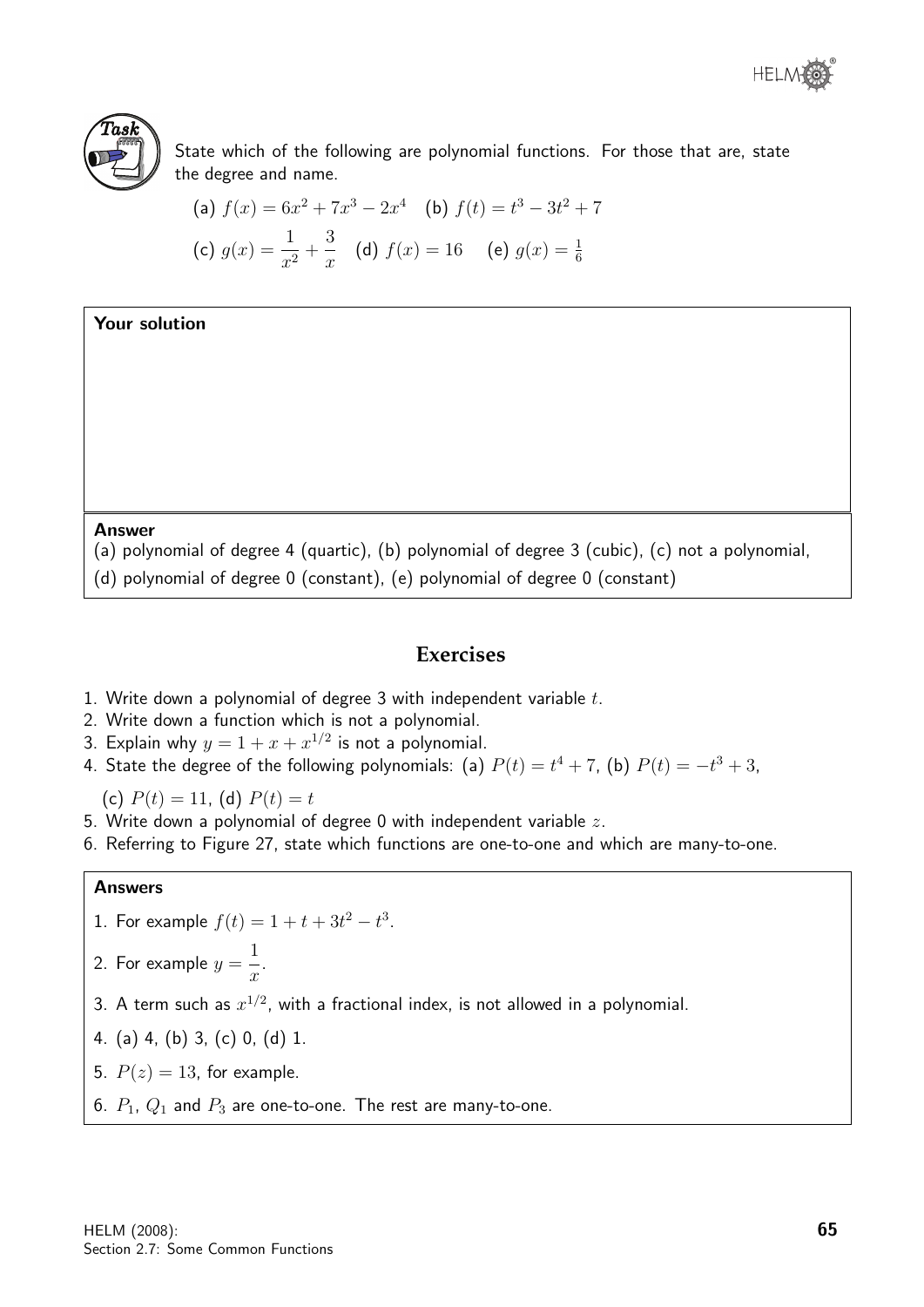# **2. Rational functions**

A rational function is formed by dividing one polynomial by another. Examples include

$$
R_1(x) = \frac{x+6}{x^2+1}
$$
,  $R_2(t) = \frac{t^3-1}{2t+3}$ ,  $R_3(z) = \frac{2z^2+z-1}{z^2+z-2}$ 

For convenience we have labelled these rational functions  $R_1$ ,  $R_2$  and  $R_3$ .



A rational function has the form

$$
R(x) = \frac{P(x)}{Q(x)}
$$

where  $P$  and  $Q$  are polynomial functions.

 $P$  is called the numerator and  $Q$  is called the denominator.

The graphs of rational functions can take a variety of different forms and can be difficult to plot by hand. Use of a graphics calculator or computer software can help. If you have access to a plotting package or calculator it would be useful to obtain graphs of these functions for yourself. The next Example and two Tasks allow you to explore some of the features of the graphs.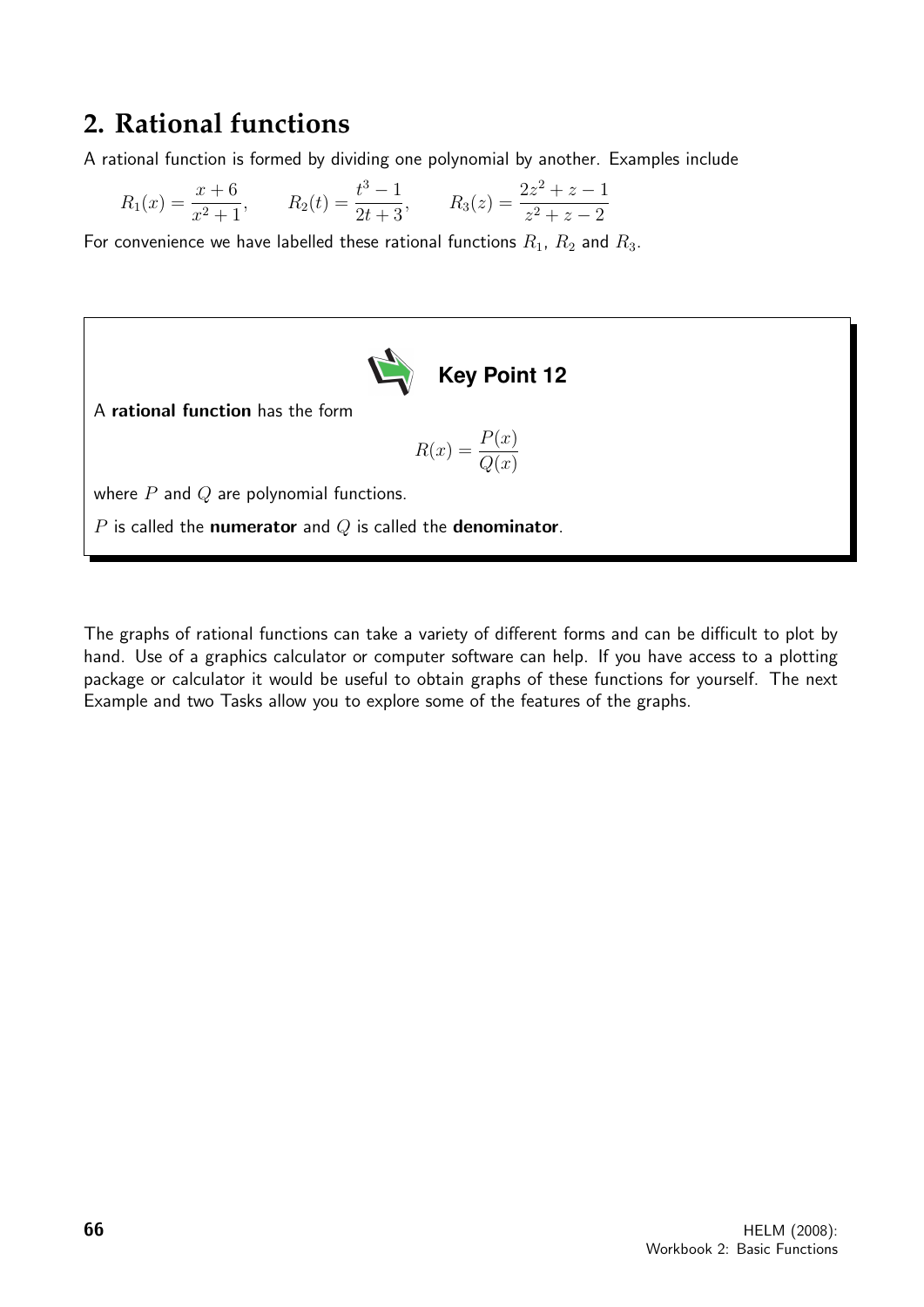

# **Example 17**

Given the rational function  $R_1(x) = \frac{x+2}{x^2+1}$  and its graph shown in Figure 31 answer the following questions.



**Figure 31**: Graph of  $R_1(x) = \frac{x+2}{x^2+1}$ 

- (a) For what values of  $x$ , if any, is the denominator zero?
- (b) For what values of  $x$ , if any, is the denominator negative?
- (c) For what values of  $x$  is the function negative?
- (d) What is the value of the function when  $x$  is zero?
- (e) What happens to the function as  $x$  gets larger and larger?

#### Solution

- (a)  $x^2 + 1$  is never zero
- (b)  $x^2 + 1$  is never negative, it is always positive
- (c) only when the numerator  $x + 2$  is negative which is when x is less than  $-2$
- (d) 2, because that is when the numerator  $x + 2 = 0$
- (e)  $R_1$  approaches zero because the  $x^2$  term in the denominator becomes very large. (This is seen by substituting larger and larger values e.g.  $10, 100, 1000 \ldots$ )

Note that for large x values the graph gets closer and closer to the x axis. We say that the x axis is a horizontal asymptote of this graph.

Answering questions such as (a) to (c) above will help you to sketch graphs of rational functions.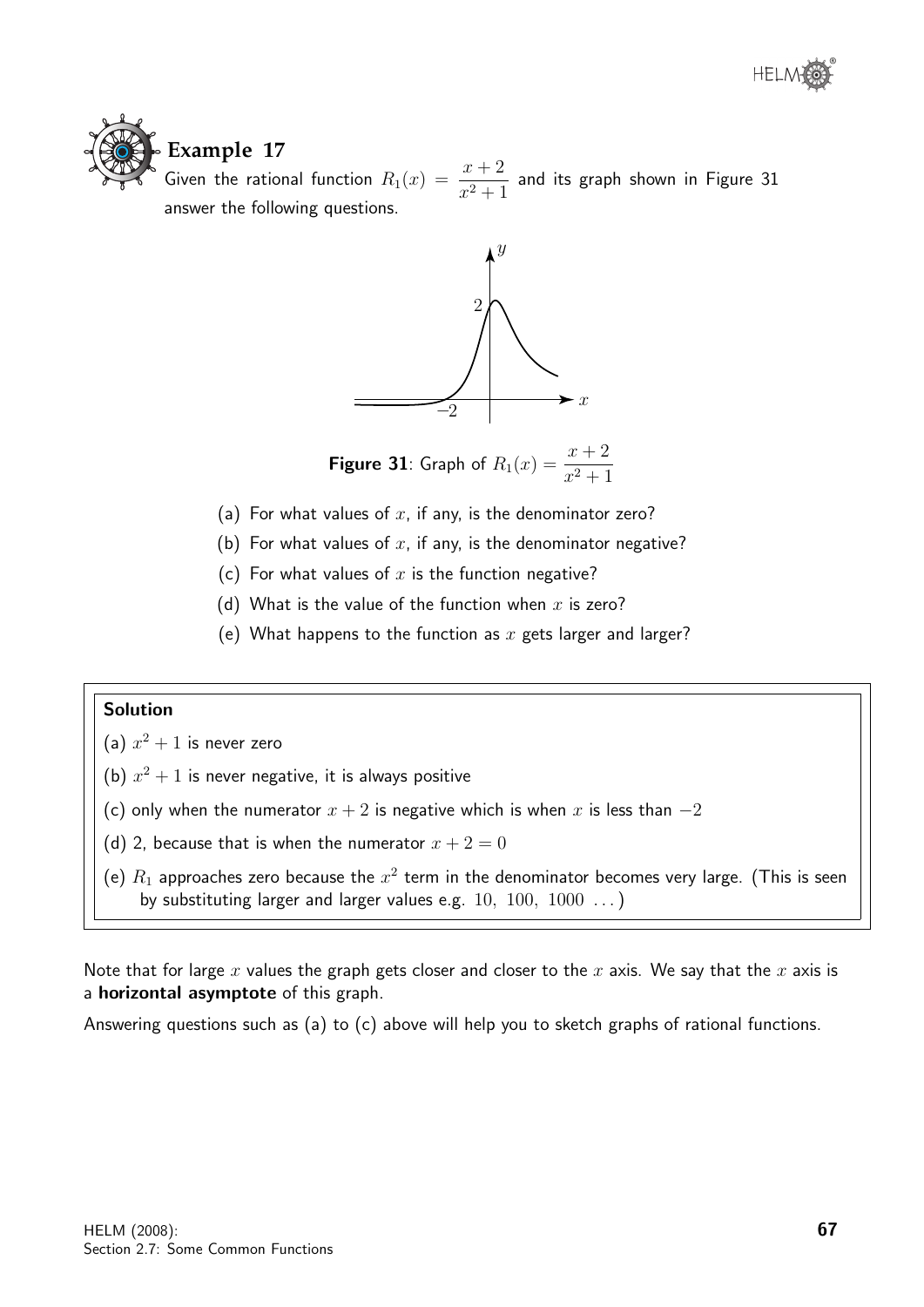

Study the graph and the algebraic form of the function  $R_2(t)=\dfrac{t^3-1}{2t+2}$  $2t + 3$ carefully and answer the following questions. The following figure shows its graph (the solid curve). The dotted line is an asymptote.



Graph of 
$$
R_2(t) = \frac{t^3 - 1}{2t + 3}
$$

(a) What is the function value when  $t = 1$ ?

(b) What is the value of the denominator when  $t = -3/2$ ?

(c) What do you think happens to the graph of the function when  $t = -3/2$ ?

| Your solution |  |
|---------------|--|
| (a)           |  |
| (b)           |  |
| (c)           |  |
|               |  |
| <b>Answer</b> |  |
| $(a)$ 0,      |  |
| $(b)$ 0,      |  |

(c) The function value tends to infinity, the graph becomes infinite.

Note from the answers to parts (b) and (c) that we must exclude the value  $t = -3/2$  from the domain of this function because division by zero is not defined. At this point as you can see the graph shoots off towards very large positive values (we say it tends to positive infinity) if the point is approached from the left, and towards very large negative values (we say it tend to negative infinity) if the point is approached from the right. The dotted line in the graph of  $R_2(x)$  has equation  $t=-\frac{3}{2}$  $\frac{3}{2}$ . It is approached by the curve as t approaches  $-\frac{3}{2}$  $\frac{3}{2}$  and is known as a **vertical asymptote**.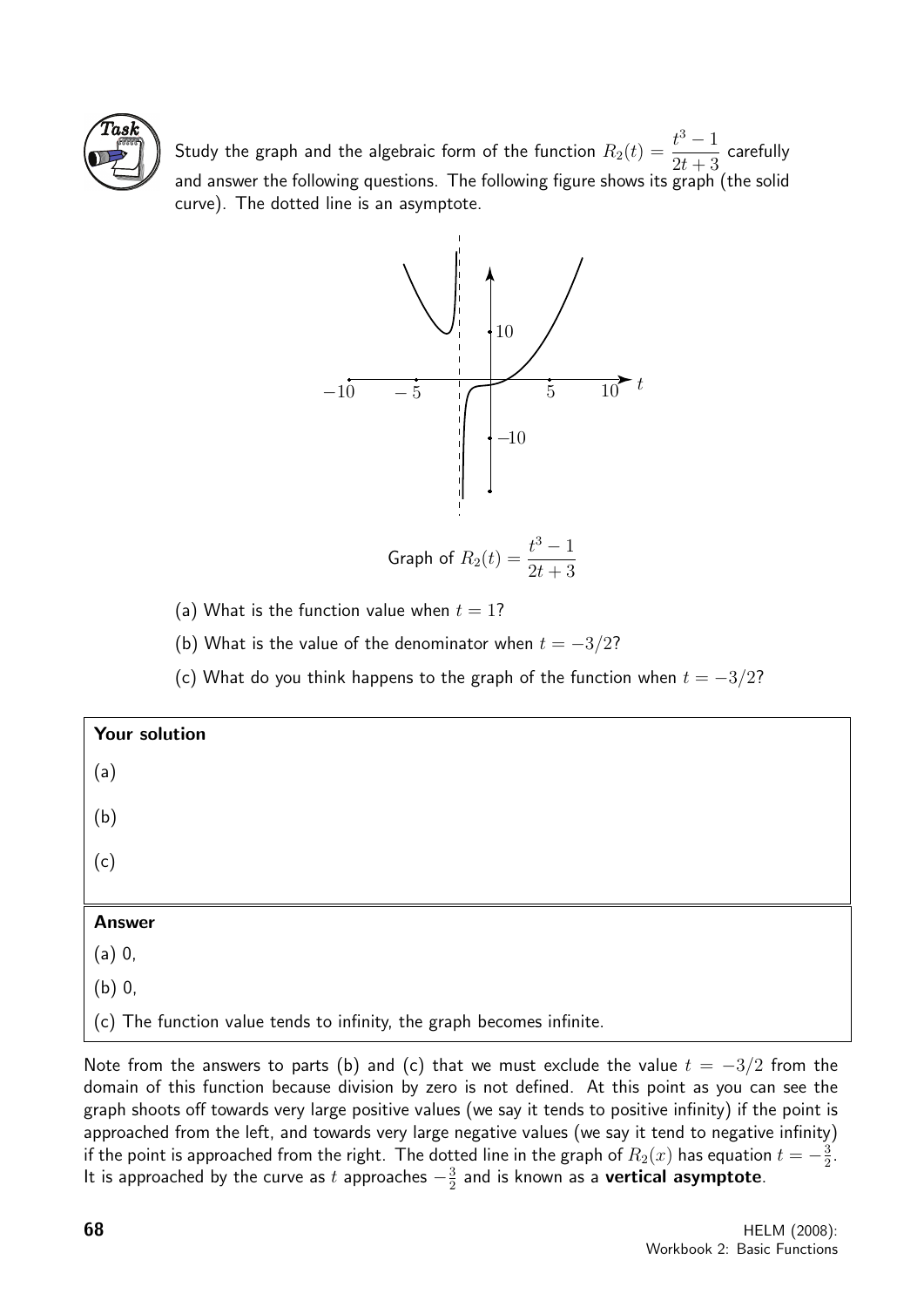® **HELM** 



Study the graph and the algebraic form of the function  $R_3(z) = \frac{2z^2 + z - 1}{(z-1)(z-1)}$  $(z-1)(z+2)$ carefully and try to answer the following questions. The graph of  $R_3(z)$  is shown in the following figure.



(a) What is happening to the graph when 
$$
z = -2
$$
 and when  $z = 1$ ?

- (b) Which values should be excluded from the domain of this function?
- (c) Substitute some values for  $z$  (e.g. 10, 100 ...). What happens to  $R_3$  as  $z$  gets large?
- (d) Is there a horizontal asymptote?

(e) What is the name given to the vertical lines  $z = 1$  and  $z = -2$ ?

Your solution

#### Answer

- (a) denominator is zero,  $R_3$  tends to infinity,
- (b)  $z = -2$  and  $z = 1$ ,
- (c)  $R_3$  approaches the value 2,
- (d)  $y = 2$  is a horizontal asymptote,
- (e) vertical asymptotes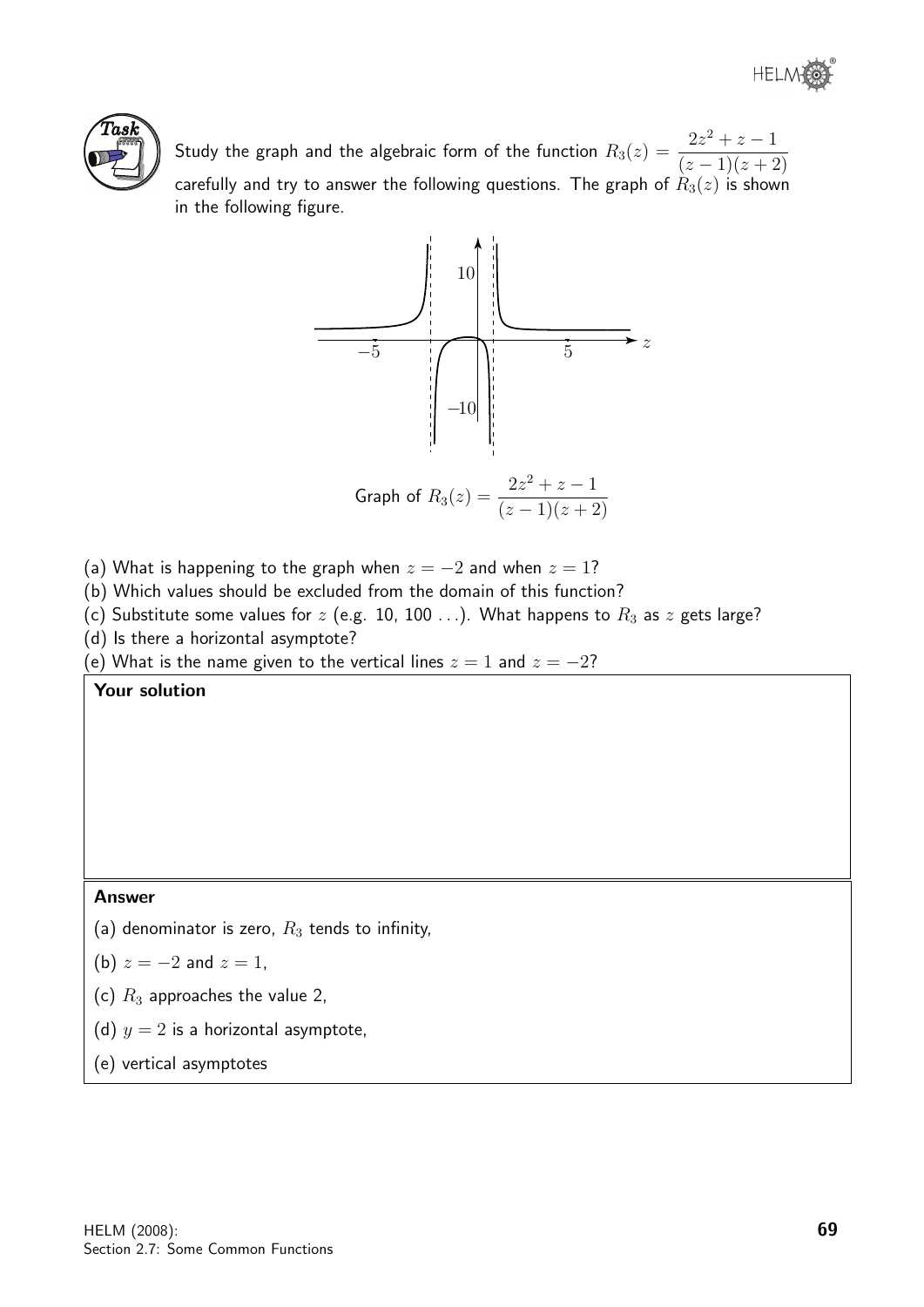The previous Examples are intended to give you some guidance so that you will be able to sketch rational functions yourself. Each function must be looked at individually but some general guidelines are given in Key Point 13.



It is particularly important for engineers to find values of the independent variable for which the denominator is zero. These values are are known as the **poles** of the rational function.



State the poles of the following rational functions: (a)  $f(t) = \frac{t-3}{1+t^2}$  $t+7$ (b)  $F(s) = \frac{s+7}{(s+3)(s-3)}$  (c)  $r(x) = \frac{2x+5}{(x+1)(x+2)}$ (d)  $f(x) = \frac{x-1}{2}$  $\frac{x}{x^2-1}$ .

In each case locate the poles by finding values of the independent variable which make the denominator zero:

Your solution Answer (a)  $-7$ , (b) 3 or  $-3$ , (c)  $-1$  or  $-2$ , (d)  $x = -1$ 

If you have access to a plotting package, plot these functions now.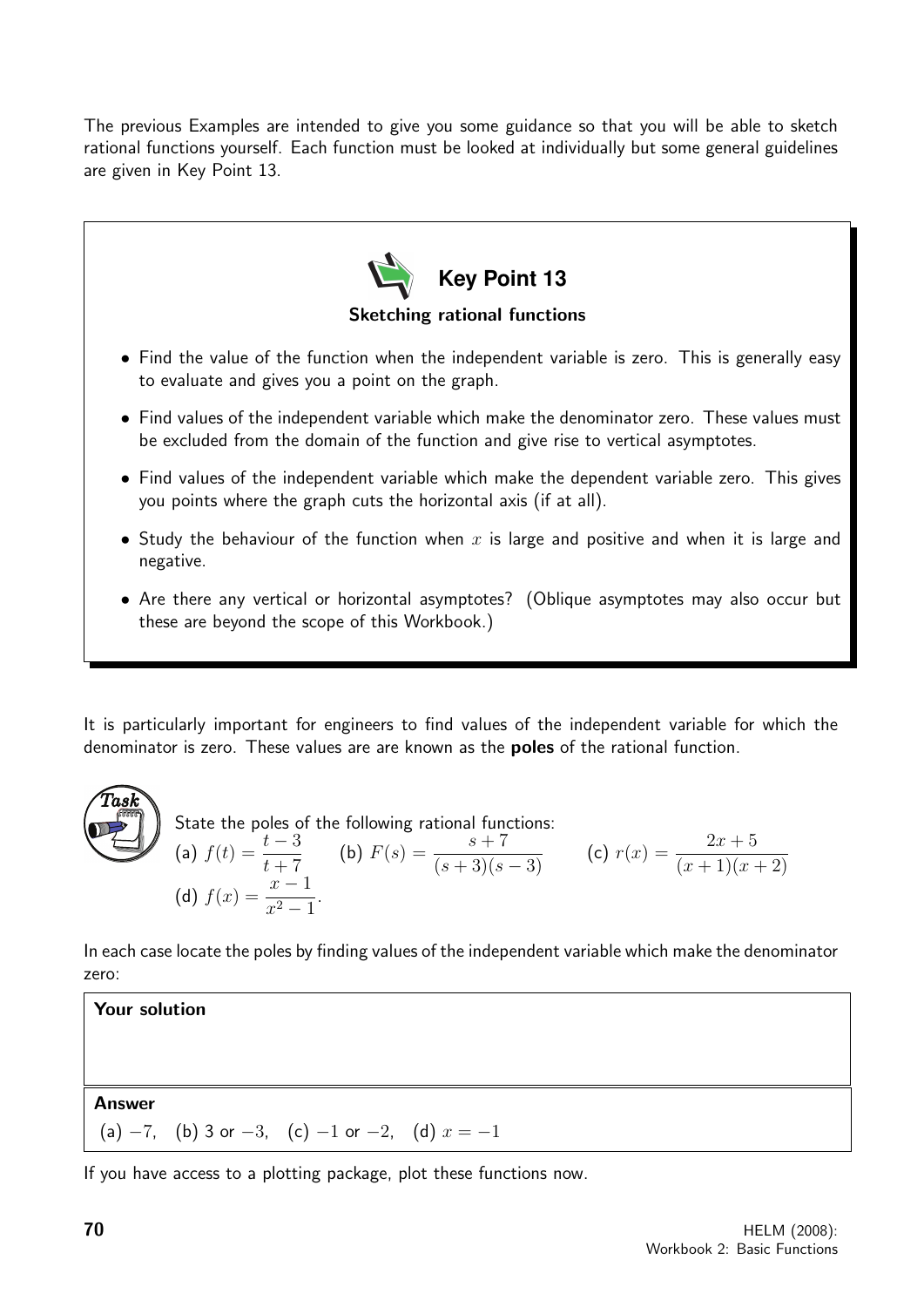

#### **Exercises**

- 1. Explain what is meant by a rational function.
- 2. State the degree of the numerator and the degree of the denominator of the rational function  $R(x) = \frac{3x^2 + x + 1}{1}$  $x - 1$ .
- 3. Explain the term 'pole' of a rational function.
- 4. Referring to the graphs of  $R_1(x)$ ,  $R_2(t)$  and  $R_3(z)$  (on pages 66 68), state which functions, if any, are one-to-one and which are many-to-one.
- 5. Without using a graphical calculator plot graphs of  $y =$ 1  $\overline{x}$ and  $y =$ 1  $\frac{1}{x^2}$ . Comment upon whether these graphs are odd, even or neither, whether they are continuous or discontinuous, and state the position of any poles.

#### Answers

- 1.  $R(x) = P(x)/Q(x)$  where P and Q are polynomials.
- 2. numerator: 2, denominator: 1
- 3. The pole is a value of the independent variable which makes the denominator zero.
- 4. All are many-to-one.
- 5. 1  $\boldsymbol{x}$ is odd, and discontinuous. Pole at  $x = 0$ . 1  $\frac{1}{x^2}$  is even and discontinuous. Pole at  $x = 0$ .

### **3. The modulus function**

The modulus of a number is the size of that number with no regard paid to its sign. For example the modulus of  $-7$  is 7. The modulus of  $+7$  is also 7. We can write this concisely using the modulus sign  $||.$  So we can write  $|-7| = 7$  and  $|+7| = 7$ . The modulus function is defined as follows:

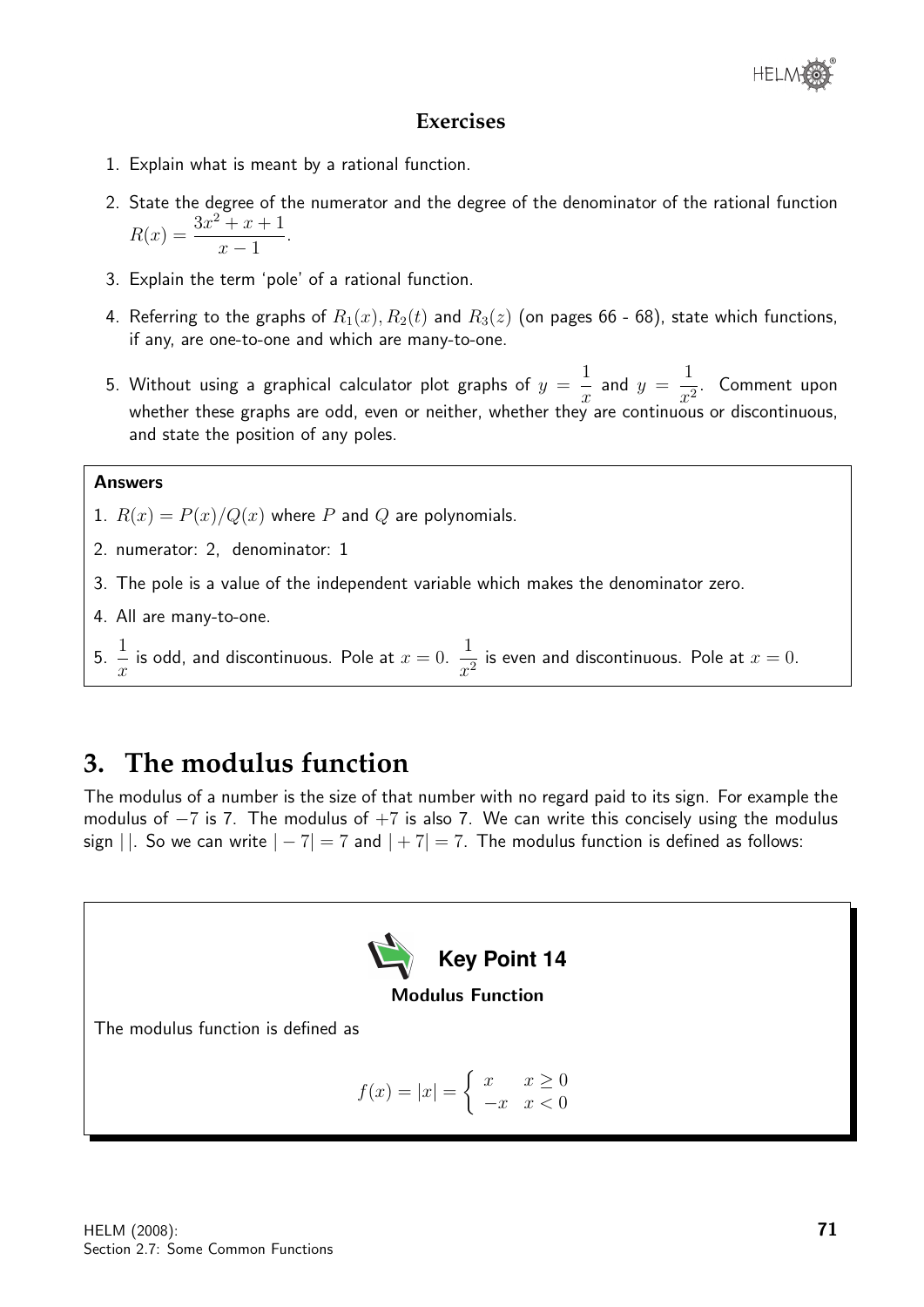The output from the function in Key Point 14 is simply the modulus of the input. A graph of this function is shown in Figure 32.



**Figure 32:** Graph of the modulus function  $|x|$ 



Draw up a table of values of the function  $f(x) = |x - 2|$  for values of x between −3 and 5. Sketch a graph of this function.

#### Your solution

The table has been started. Complete it for yourself.



Some points on the graph are shown in the figure. Plot your calculated points on the graph.

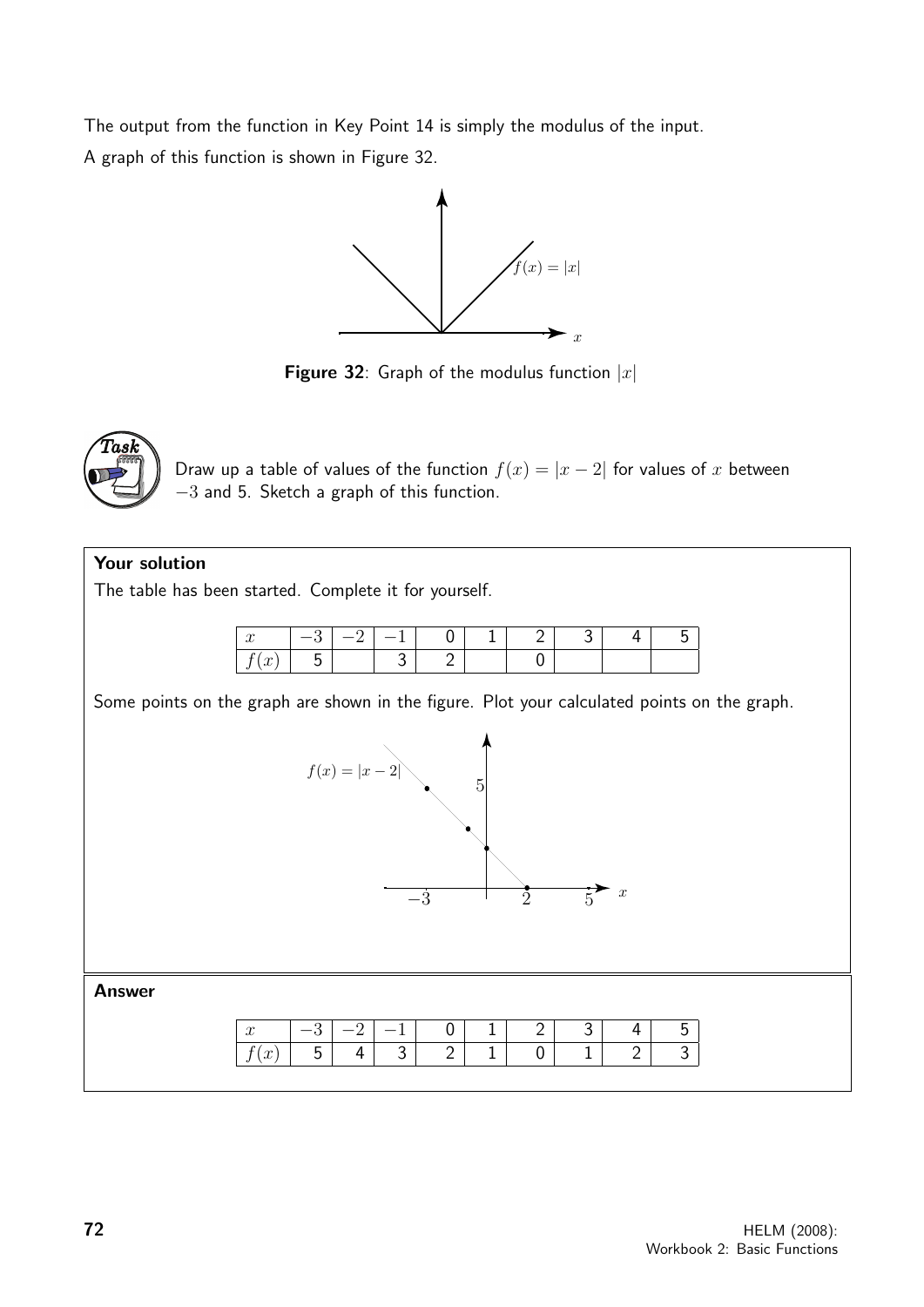

#### **Exercises**

1. Sketch a graph of the following functions:

(a) 
$$
f(x) = 3|x|
$$
, (b)  $f(x) = |x + 1|$ , (c)  $f(x) = 7|x - 3|$ .

2. Is the modulus function one-to-one or many-to-one?

Answers 2. Many-to-one

# **4. The unit step function**

The unit step function is defined as follows:



Study this definition carefully. You will see that it is defined in two parts, with one expression to be used when t is greater than or equal to 0, and another expression to be used when t is less than 0. The graph of this function is shown in Figure 33. Note that the part of  $u(t)$  for which  $t < 0$  lies on the t-axis but, for clarity, is shown as a distinct dashed line.



Figure 33: Graph of the unit step function

There is a jump, or discontinuity in the graph when  $t = 0$ . That is why we need to define the function in two parts; one part for when t is negative, and one part for when  $t$  is non-negative. The point with coordinates (0,1) is part of the function defined on  $t \geq 0$ .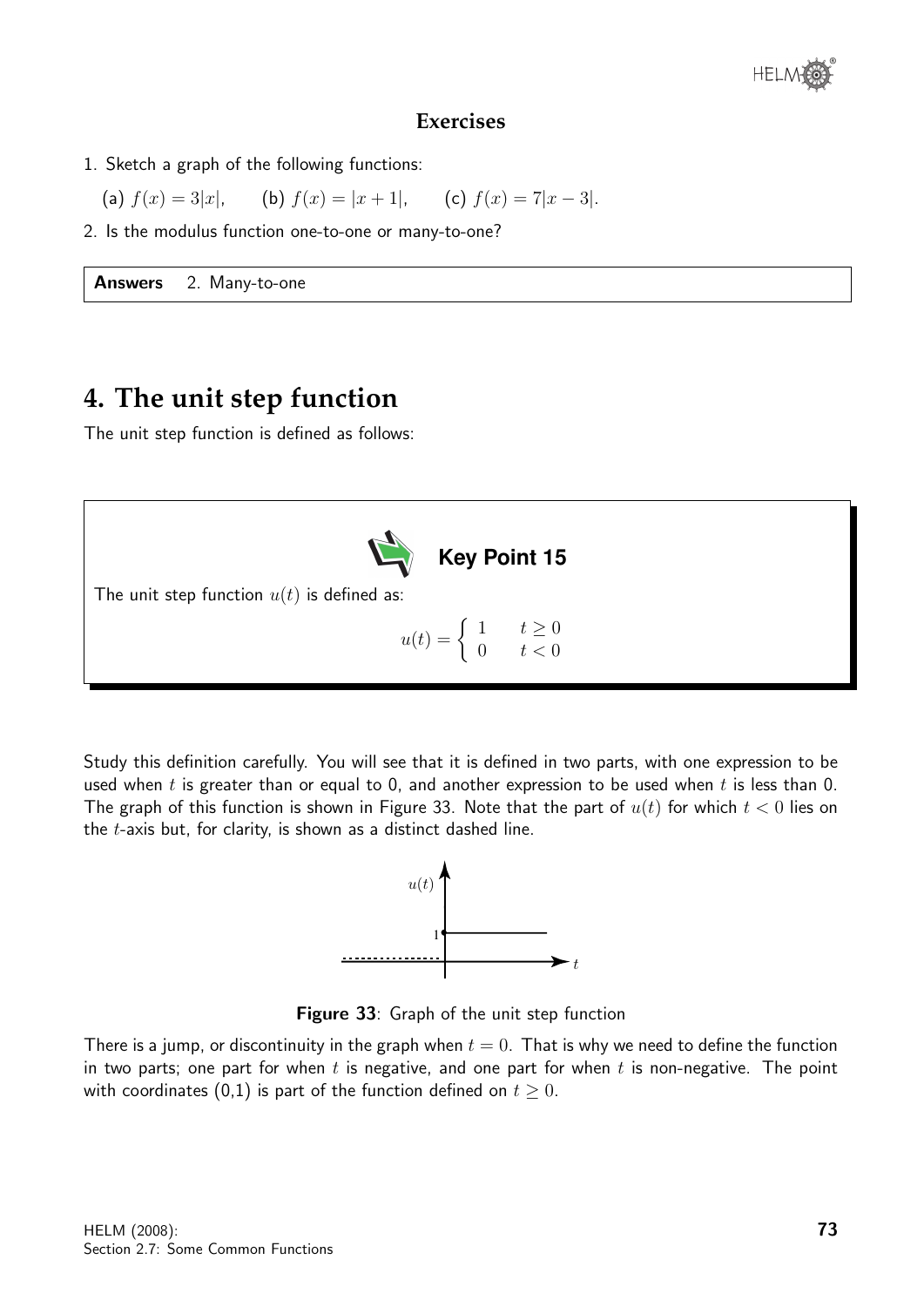The position of the discontinuity may be shifted to the left or right. The graph of  $u(t - d)$  is shown in Figure 34.



Figure 34: Graph of  $u(t - d)$ .

In the previous two figures the function takes the value 0 or 1. We can adjust the value 1 by multiplying the function by any other number we choose. The graph of  $2u(t-3)$  is shown in Figure 35.



Figure 35: Graph of  $2u(t-3)$ 

#### **Exercises**

Sketch graphs of the following functions:

- 1.  $u(t)$ ,
- 2.  $-u(t)$ ,
- 3.  $u(t-1)$ ,
- 4.  $u(t+1)$ ,
- 5.  $u(t-3) u(t-2)$ ,
- 6.  $3u(t)$ ,
- 7.  $-2u(t-3)$ .